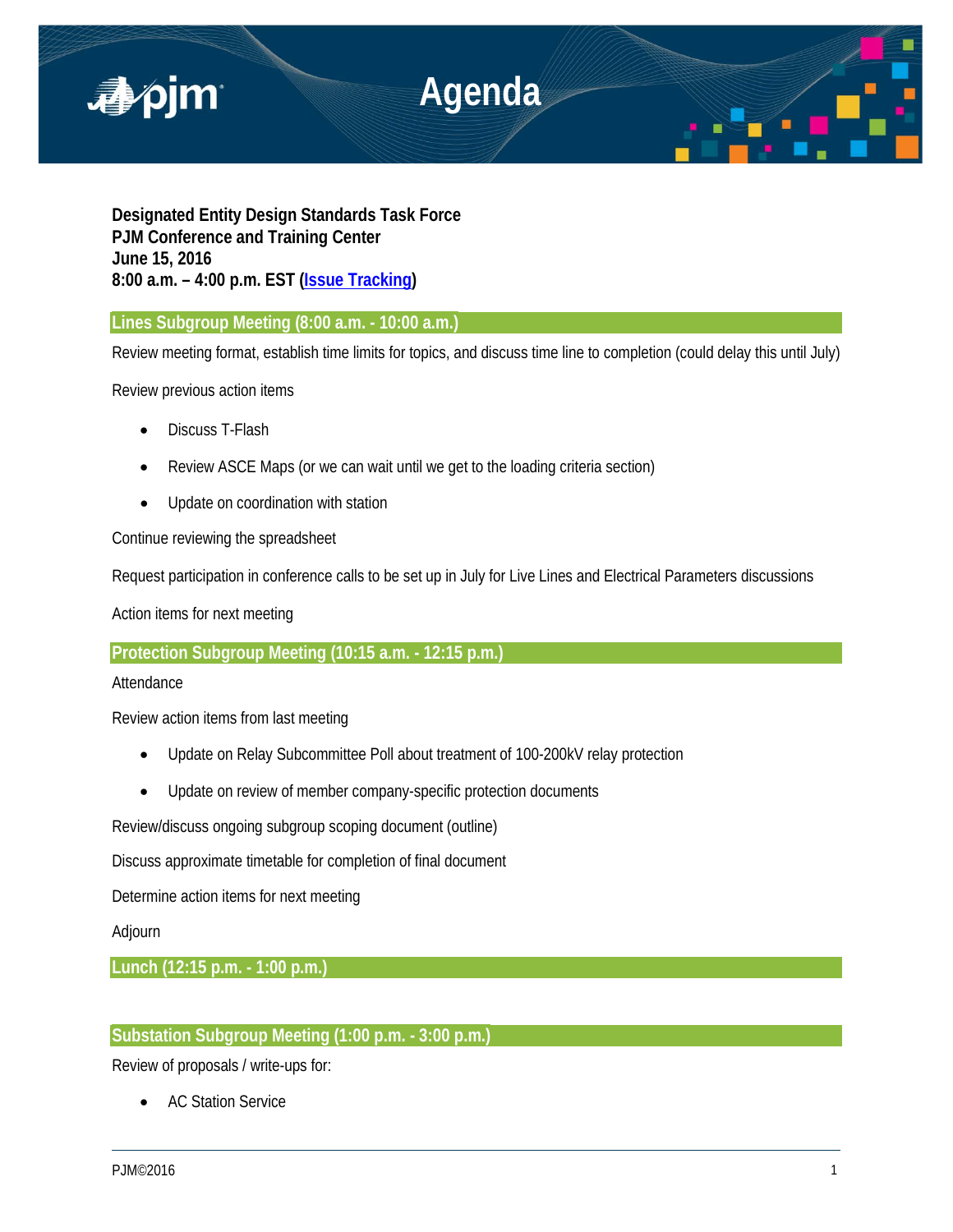

- DC Station Service
- Ground Grid Resistance
- Voltage Criteria for
	- o 69kV, 115kV, 138kV, and 161kV

Review of TSS mark-ups

Review of Introduction Document

Assignment of Tasks

**Action Items update**

**Update at June 9th Planning Committee meeting** – See presentation posted with 6/15/16 meeting materials

**Education on Greenfield and Upgrade proposal requirements** – See DEDSTF Educational Materials posted with 6/15/16 meeting materials

**Updated SPP minimum design standards document** – See working draft document posted with 6/15/16 meeting materials

**Links/references to SCADA requirements** – Refer to PJM Manual 01 and PJM Manual 03

**Synchrophasors** - PJM does not require synchrophasors (also called phasor measurement units or PMUs) to be installed at substations that are constructed as baseline reliability projects. PJM does receive data from PMUs that were installed voluntarily by PJM transmission owners. PJM encourages TOs to consider installing PMUs in substations and may comment to the transmission owner if the location is desirable from PJM operations perspective, but PMUs are not required for baseline transmission projects. PMUs are required for new generation projects that meet criteria in para. 8.5.3 of Attachment O of the Tariff. These requirements are applicable only to merchant generator projects that enter the PJM queue.

For more details, please see link below and materials posted for 6/15/16 meeting:

[http://www.pjm.com/~/media/committees-groups/committees/pc/20160310/20160310-item-08b-pmu-placement](http://www.pjm.com/%7E/media/committees-groups/committees/pc/20160310/20160310-item-08b-pmu-placement-strategy-non-ceii.ashx)[strategy-non-ceii.ashx](http://www.pjm.com/%7E/media/committees-groups/committees/pc/20160310/20160310-item-08b-pmu-placement-strategy-non-ceii.ashx)

**HVDC lines and connections** - PJM SME will provide a brief outline of bid evaluation process related to HVDC proposals at the Lines Subgroup meeting on 6/15/16

**Circulate TSS red line document provided by the TSS** – In progress

### **Future Meeting Dates**

July 19, 2016 8:00 a.m. – 4:00 p.m PJM Conference & Training Center/ WebEx PJM Conference & Training Center/ WebEx September 12, 2016 **8:00 a.m.** – 4:00 p.m **PJM Conference & Training Center/ WebEx** October 25, 2016 **8:00 a.m.** – 4:00 p.m PJM Conference & Training Center/ WebEx<br>
8:00 a.m. – 4:00 p.m PJM Conference & Training Center/ WebEx November 15, 2016 8:00 a.m. – 4:00 p.m PJM Conference & Training Center/ WebEx PJM Conference & Training Center/ WebEx